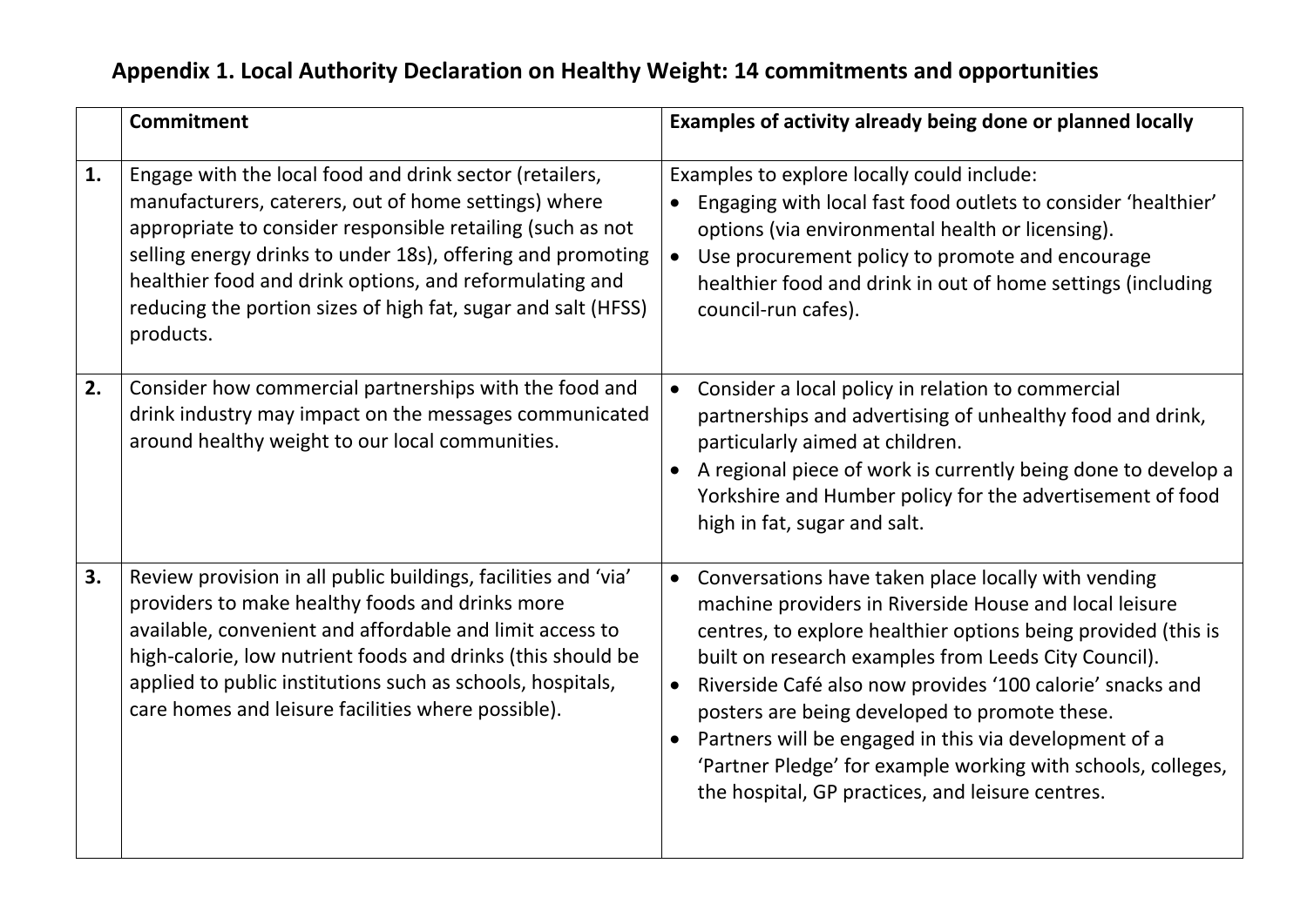| 4. | Increase public access to fresh drinking water on local<br>authority controlled sites.                                                                                                                                                                  | Water already provided in some sites, further work needed to<br>explore how this could be rolled-out to other buildings (and<br>aligned to the oral health agenda, particularly for children).                                                                                                                                                                                                                      |
|----|---------------------------------------------------------------------------------------------------------------------------------------------------------------------------------------------------------------------------------------------------------|---------------------------------------------------------------------------------------------------------------------------------------------------------------------------------------------------------------------------------------------------------------------------------------------------------------------------------------------------------------------------------------------------------------------|
| 5. | Consider supplementary guidance for hot food takeaways,<br>specifically in areas around schools, parks and where<br>access to healthier alternatives are limited.                                                                                       | Supplementary planning guidance has been consulted on which<br>forms part of the Rotherham Local Plan, which includes a<br>checklist for health and wellbeing implications and a restriction<br>of hot food takeaways close to schools and colleges.                                                                                                                                                                |
| 6. | Advocate plans with our partners including the NHS and all<br>agencies represented on the Health and Wellbeing Board,<br>academic institutions and local communities to address<br>the causes and impacts of obesity.                                   | Locally a 'Healthy Weight for All' plan is being developed,<br>contributing to the Health and Wellbeing Strategy, which will<br>be monitored by the Health and Wellbeing Board; setting out<br>actions across all partner agencies.                                                                                                                                                                                 |
| 7. | Protect our children from inappropriate marketing by the<br>food and drink industry such as advertising and marketing<br>in close proximity to schools; 'giveaways' and promotions<br>within schools; at events on local authority controlled<br>sites. | Potential to work with the School Improvement Service to<br>$\bullet$<br>engage schools in supporting health and wellbeing and<br>reducing promotion of food high in fat, sugar and salt.<br>Consider restrictions on advertising close to schools.<br>$\bullet$<br>For example: Sheffield currently exploring work with 'Clear<br>Channel' to consider advertising of unhealthy food and drink in<br>bus shelters. |
| 8. | Support action at national level to help local authorities<br>reduce obesity prevalence and health inequalities in our<br>communities,                                                                                                                  | Ensure local plans support the Government Childhood Obesity<br>Strategy where appropriate.                                                                                                                                                                                                                                                                                                                          |
| 9. | Ensure food and drinks provided at public events include<br>healthy provisions, supporting food retailers to deliver this<br>offer.                                                                                                                     | Procurement of food for local venues and events (such as<br>Rotherham Show, Clifton Park) is being looked at to explore<br>how suppliers could be encouraged and supported to provide<br>healthier options.                                                                                                                                                                                                         |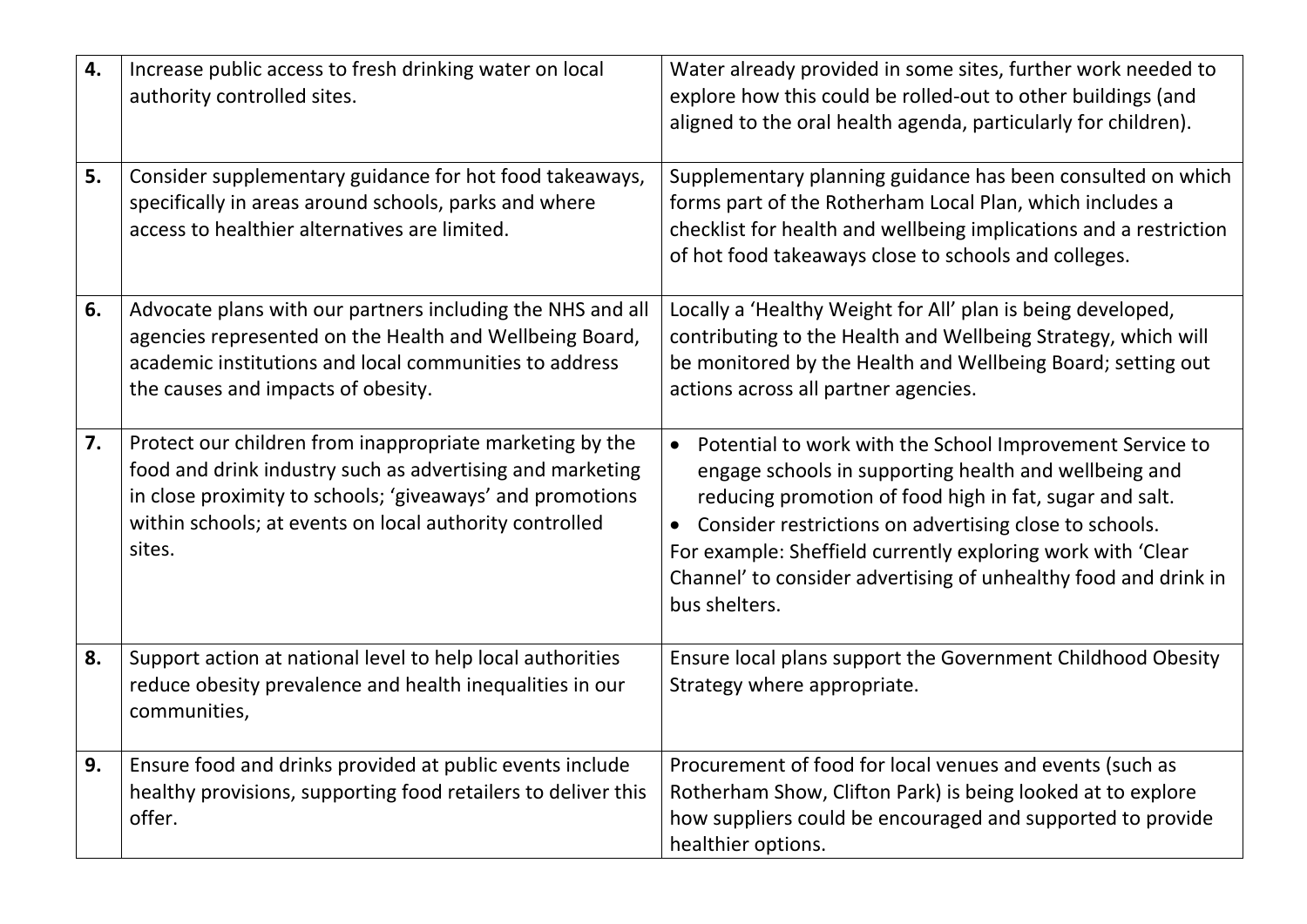| 10. | Support the health and well-being of local authority staff<br>and increase knowledge and understanding of unhealthy<br>weight to create a culture and ethos that normalises<br>healthy weight. | Continue to develop a plan in relation to the Be Well @ Work<br>Award, which supports employees to look after their health and<br>wellbeing, including:<br>Activities being done to promote physical activity at work<br>(e.g. using the stairs, moving around more during the day,<br>promoting active travel).<br>Healthy eating sessions delivered to staff.<br>$\bullet$                                                                                                                                                                                                                                         |
|-----|------------------------------------------------------------------------------------------------------------------------------------------------------------------------------------------------|----------------------------------------------------------------------------------------------------------------------------------------------------------------------------------------------------------------------------------------------------------------------------------------------------------------------------------------------------------------------------------------------------------------------------------------------------------------------------------------------------------------------------------------------------------------------------------------------------------------------|
| 11. | Invest in the health literacy of local citizens to make<br>informed healthier choices.                                                                                                         | Communications plan being developed to support the<br>declaration, which considers the role of local people (inc.<br>elected members) to champion messages around healthy<br>weight in communities.                                                                                                                                                                                                                                                                                                                                                                                                                  |
| 12. | Ensure clear and comprehensive healthy eating messages<br>are consistent with government guidelines.                                                                                           | Local communications plan to ensure consistent messages<br>$\bullet$<br>to staff and public.<br>Public Health currently working with the 0-19 Service to look<br>$\bullet$<br>at training options for staff who work with children and<br>families (in the council and The Rotherham Foundation<br>Trust) to support them in being able to talk to families about<br>the importance of healthy weight.                                                                                                                                                                                                               |
| 13. | Consider how strategies, plans and infrastructures for<br>regeneration and town planning positively impact on<br>physical activity.                                                            | Strategic Director of Regeneration and Environment (R&E)<br>$\bullet$<br>sits on local Health and Wellbeing Board and engaged in<br>discussions around healthy weight.<br>Actions will also be included in the 'Healthy Weight for All'<br>$\bullet$<br>plan in relation to the built environment e.g. discussions<br>have already taken place with colleagues in R&E in relation<br>to the town centre public realm, elected member group<br>looking at promoting walking and cycling in the borough,<br>Rotherham Activity Partnership now established to plan and<br>promote physical activity and sport locally. |